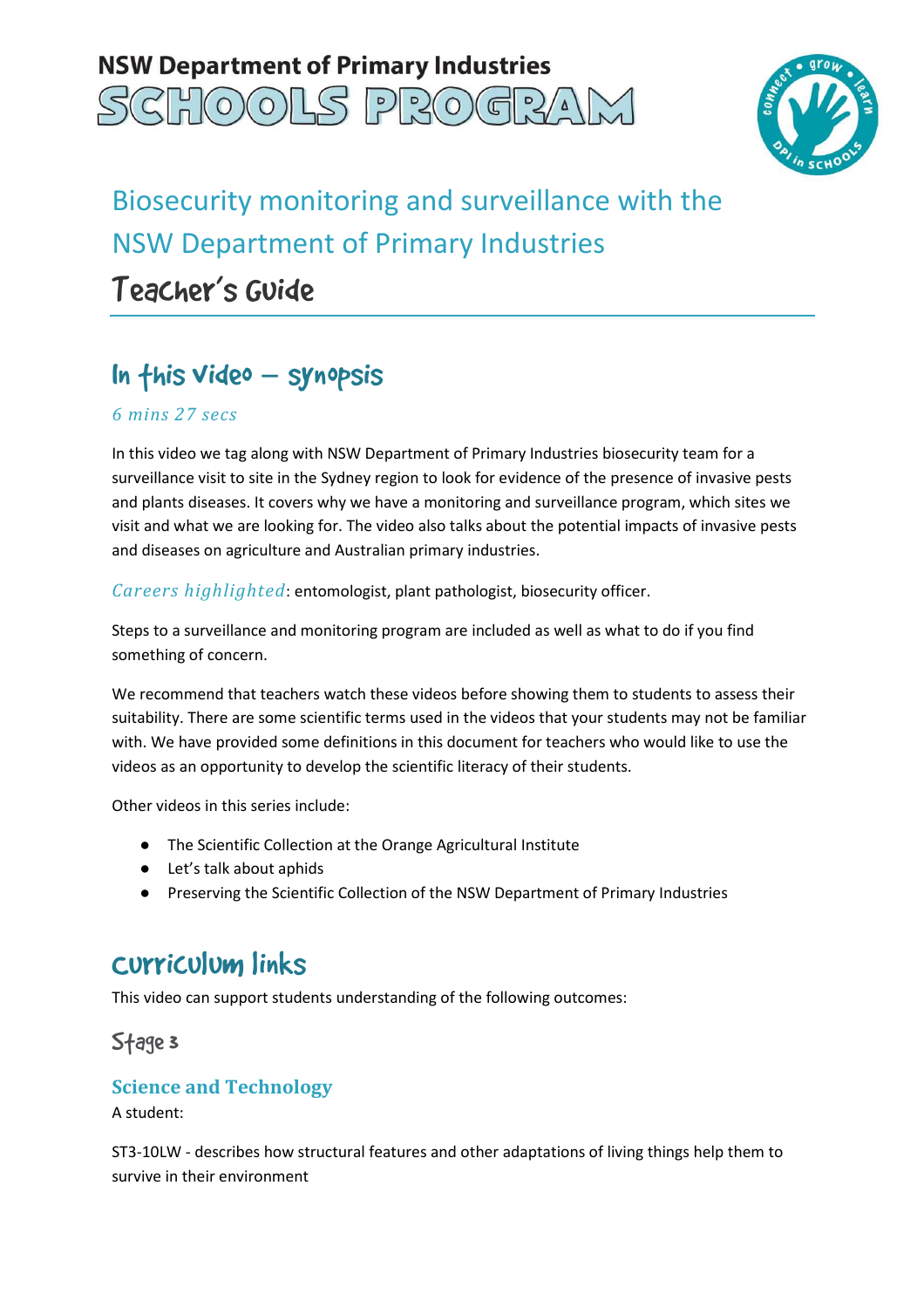ST3-11LW - describes some physical conditions of the environment and how these affect the growth and survival of living things

### Stage 4

#### **Science and Technology**

A student:

 SC4-14LW relates the structure and function of living things to their classification, survival and reproduction

reproduction<br>SC4-15LW explains how new biological evidence changes people's understanding of the world

#### **Geography**

A student:

GE4-5 discusses management of places and environments for their sustainability

 GE4-3 explains how interactions and connections between people, places and environments result in change

#### **Agricultural Technology**

A student:

4.1.2 outlines the interactions within and between agricultural enterprises and systems

4.3.3 identifies and uses skills to manage the interactions within plant production enterprises

### Sfage*s*

#### **Geography**

A student:

GE5-3 analyses the effect of interactions and connections between people, places and environments

GE5-5 assesses management strategies for places and environments for their sustainability

#### **Agricultural Technology**

A student:

5.1.2 explains the interactions within and between agricultural enterprises and systems

5.3.3 explains and evaluates the impact of management decisions on plant production enterprises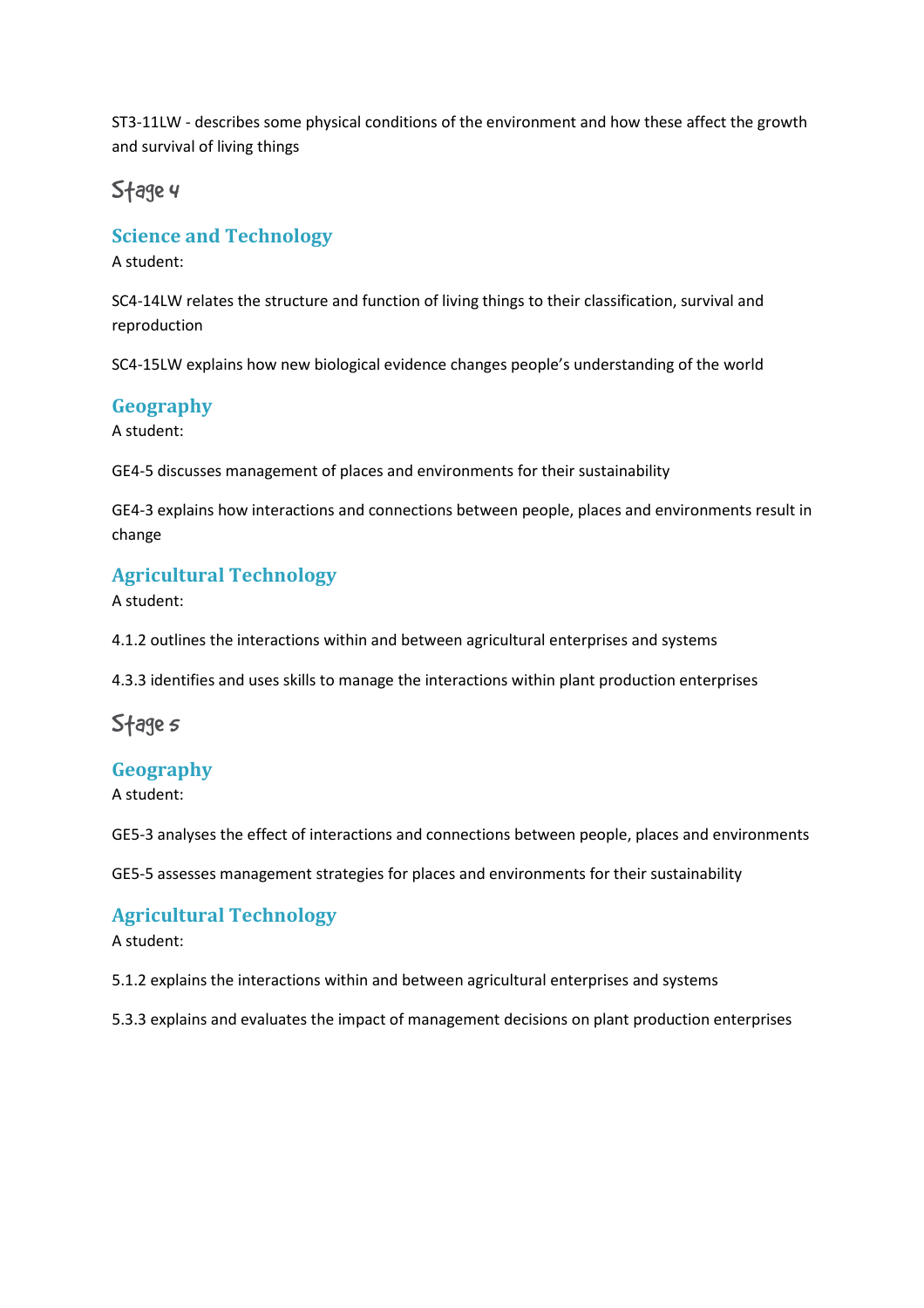## Vocabulary used:

 Unless otherwise stated definitions are from the Free Online Dictionary (http://www.thefreedictionary.com/)

 Note: Where (Biology) appears in brackets before a definition, this indicates that there are other definitions (usually in different disciplines) but that this definition relates to the way the term is used in this video.

| Biosecurity               | The set of measures taken to limit or counter the threat posed by sudden<br>widespread disease or biological contamination, as from biological warfare, acts of<br>bioterrorism, or pandemic outbreaks, including measures for increasing public safety<br>and preparedness as well as procedures aimed at restricting access to biohazardous<br>materials or to information relating to their production. |
|---------------------------|------------------------------------------------------------------------------------------------------------------------------------------------------------------------------------------------------------------------------------------------------------------------------------------------------------------------------------------------------------------------------------------------------------|
| Collaborate               | When people collaborate on a project, they work together in order to produce<br>something. For example, two writers can collaborate to produce a single piece of<br>writing.                                                                                                                                                                                                                               |
| Curate                    | 1. To organise and oversee (an art exhibit or film festival for example). 2. To gather<br>and present to the public                                                                                                                                                                                                                                                                                        |
| <b>Disease</b>            | 1. (Pathology) any impairment of normal physiological function affecting all or part<br>of an organism, especially a specific pathological change caused by infection, stress,<br>etc, producing characteristic symptoms; illness or sickness in general 2. (Plant<br>Pathology) a corresponding condition in plants                                                                                       |
| Domestic                  | Produced in or indigenous to a particular country                                                                                                                                                                                                                                                                                                                                                          |
| Invasive                  | (Biology) Tending to spread widely in a habitat or ecosystem. Used especially of non-<br>native species                                                                                                                                                                                                                                                                                                    |
| Lure                      | A decoy used in catching animals                                                                                                                                                                                                                                                                                                                                                                           |
| Monitoring & surveillance | Monitoring and surveillance involves looking for and recording the<br>presence, absence and population levels of pests. Regular monitoring is a<br>fundamental part of management practice and gives the best chance of spotting a<br>new or established pest soon after it arrives (Farm Biosecurity Program -<br>www.farmbiosecurity.com.au)                                                             |
|                           | Morphological The form and structure of an organism or one of its parts                                                                                                                                                                                                                                                                                                                                    |
| Native                    | Originating, growing, or produced in a certain place or region; indigenous                                                                                                                                                                                                                                                                                                                                 |
| <b>NSW DPI</b>            | New South Wales Department of Primary Industries                                                                                                                                                                                                                                                                                                                                                           |
| Pathologist               | Specialist in the structural and functional changes caused by disease                                                                                                                                                                                                                                                                                                                                      |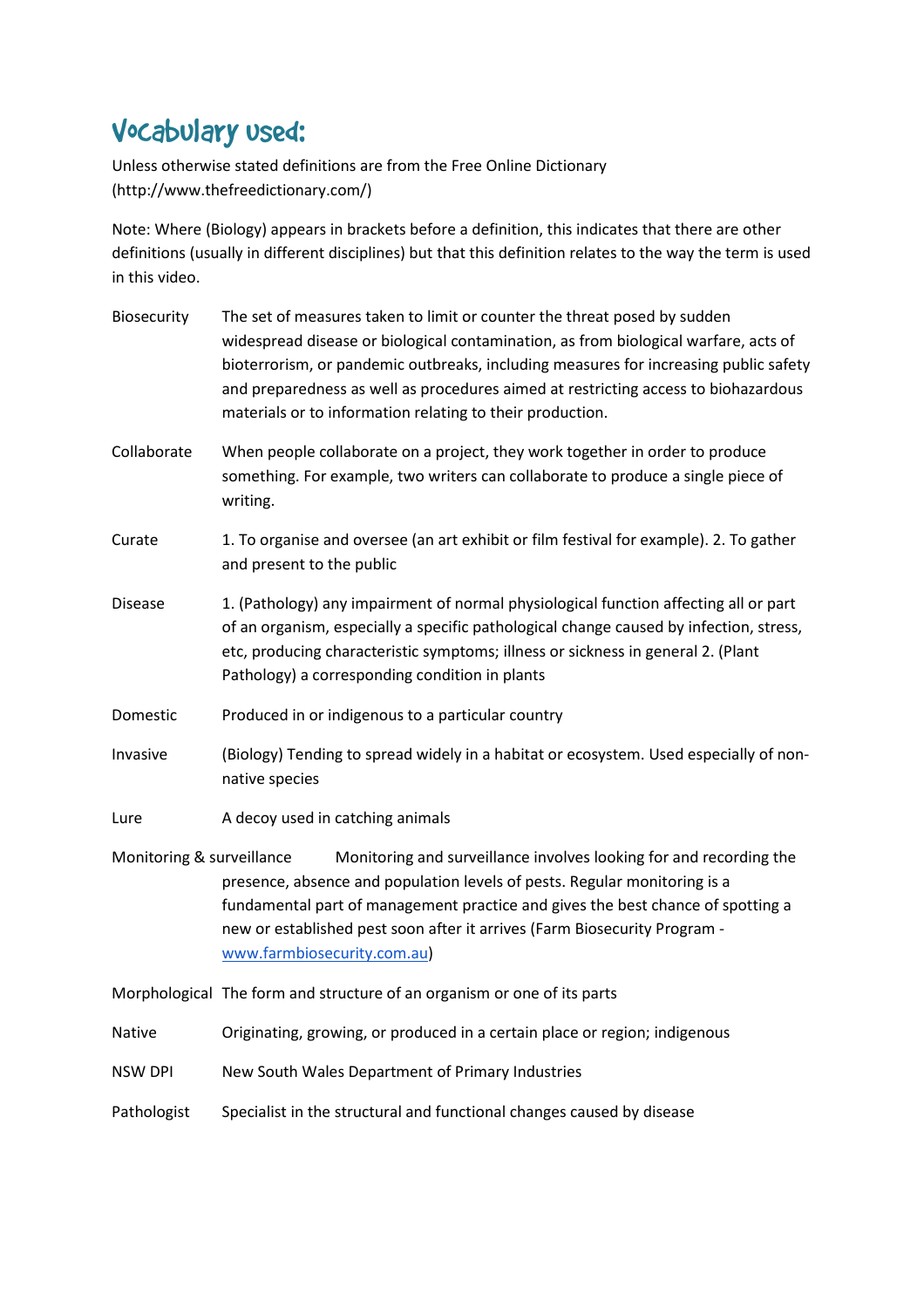- Quarantine amount of material suspected of carrying an infectious agent is kept in confinement or isolated in an effort to prevent disease from spreading. A condition, period of time, or place in which a person, animal, plant, vehicle, or
- Residential Characterised by private residences
- Surveillance (and monitoring) Monitoring and surveillance involves looking for and recording the presence, absence and population levels of pests. Regular monitoring is a fundamental part of management practice and gives the best chance of spotting a new or established pest soon after it arrives (Farm Biosecurity Program www.farmbiosecurity.com.au)

Verdict An expressed conclusion; a judgment or opinion.

## Transcrip† of video

- Text: plays its part by undertaking regular monitoring and surveillance of sites likely to show early signs of biosecurity risks. We tagged along with one of the surveillance teams to see what's involved. Biosecurity is a shared responsibility. The NSW Department of Primary Industries
- Ainsley: We're here at Waverton in north Sydney because this is exactly the kind of high traffic urban area with a lot of plant life where introduced pest species are likely to be found. Hi I'm Ainsley Seago and entomologist with the Department of Primary Industries.

 Monitoring and surveillance are an essential part of biosecurity. It's how we monitor the presence, absence and population levels of pests, weeds and diseases. It's an important part of keeping New South Wales safe from introduced plant pests, animals' diseases and plant diseases as well.

 We conduct surveillance by visiting high traffic areas that are particularly at risk for the introduction of new pest species or the spread of pest species throughout New South Wales. Particularly important is port areas like Port Botany and any shipping or distribution centres where a container can come directly from the airport or the sea port and then be transmitted directly out into regional NSW.

 Industrial areas like this are a critical target for our biosecurity surveillance and monitoring. Sites like this are known as quarantine approved premises where goods can be imported directly inland bypassing quarantine procedures at the airport or the seaport. Industrial distribution centres like this are also located often right next to a residential neighbourhood. It could be near your school or your yard where it's easy for introduced pest species to move from the shipping pathway out into domestic plants. Regular visits and surveillance activities at sites like this are an essential part of our broader biosecurity strategy for NSW.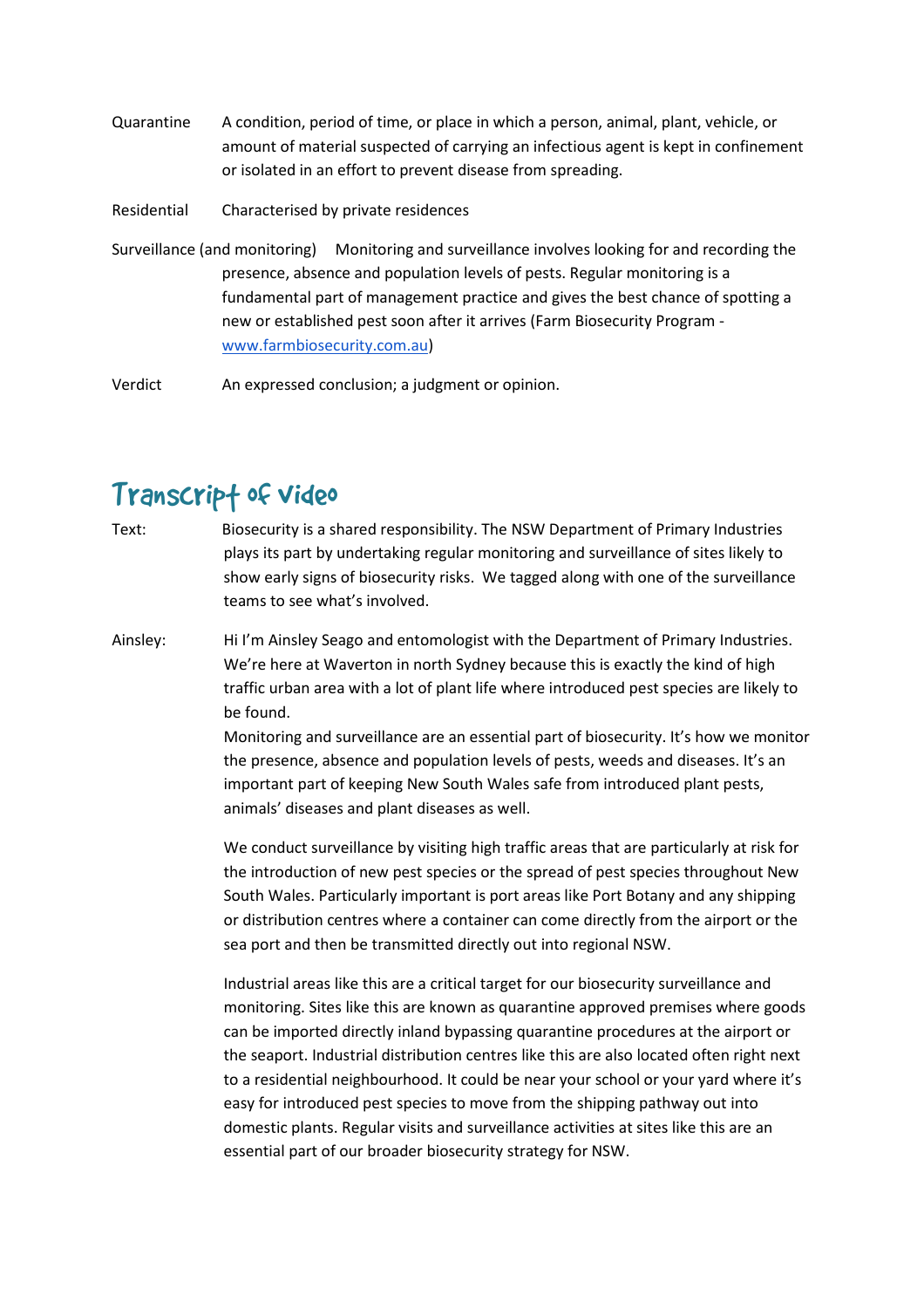Identification expertise is an important part of our surveillance practice. It's important to know when you see insects and eggs like this on a plant whether or not they're a new invasive pest or a native Australian species that actually belongs here. But it's absolutely critical that we have a plant pathologist with us as well because they're the only ones who can tell whether or not spotting like this is a natural part of the plant or a sign of an important new disease.

- Jordan: Primary Industries. I manage and curate the collection we have of plant diseases. So when we collect a disease we can take it back to id it under microscope properly and also if it is culturable we can put out on media to grow it out and get more morphological details. My name's Jordan Bailey, I'm a plant pathologist with the NSW Department of
- Martin: Local Lands Service and my role is to protect plant industries in the greater Sydney area from invasive and existing pests. My name's Martin Horwood, I'm Senior Biosecurity Officer with Greater Sydney

 When we're doing surveillance we generally look for damage to native and introduced species, we look at the foliage and look for insects or damage that's been caused by leaf feeding insects or diseases on leaves.

 When we find a contaminated sample or a suspect sample - it may not be anything but we put it in a sealed container and put it in the fridge so that the leaf doesn't decay and take it back to our laboratory where we have experts and they give us the verdict as to whether it is an exotic pest or just a native pest that's been here all along.<br>I'm Rachel Taylor-Hukins, I work for the Department of Primary Industries. I am the

Rachel: Grains Biosecurity Officer for NSW so my job is about looking for high priority pests for the grains industry.

> So today we are keeping an eye out for a beetle called Khapra beetle. Khapra beetle is considered the world's worst storage pest. We're targeting distribution centres at the moment to put out traps for this beetle it may come in on trucks or shipping containers. A lot of these distribution centres have shipping containers and the Khapra beetle will survive on dry goods so not only grain but it could survive on dog food, dry spices, things like that.

> So we've just entered an industrial site here and we've just found a place where they import and export dried pulses and rice and spices. So I've just popped in there and spoken to the Manager and he's very kindly offered to let us put our Khapra beetle traps out. We really do rely on the general public and businesses like this to collaborate with us, it's all part of the general biosecurity duty of NSW. So we will be back in about four weeks' time to check the trap and replace the lure.

Text: How can you help monitor threats to Australia's biosecurity?

Ainsley/Text: The steps to a monitoring and surveillance program: